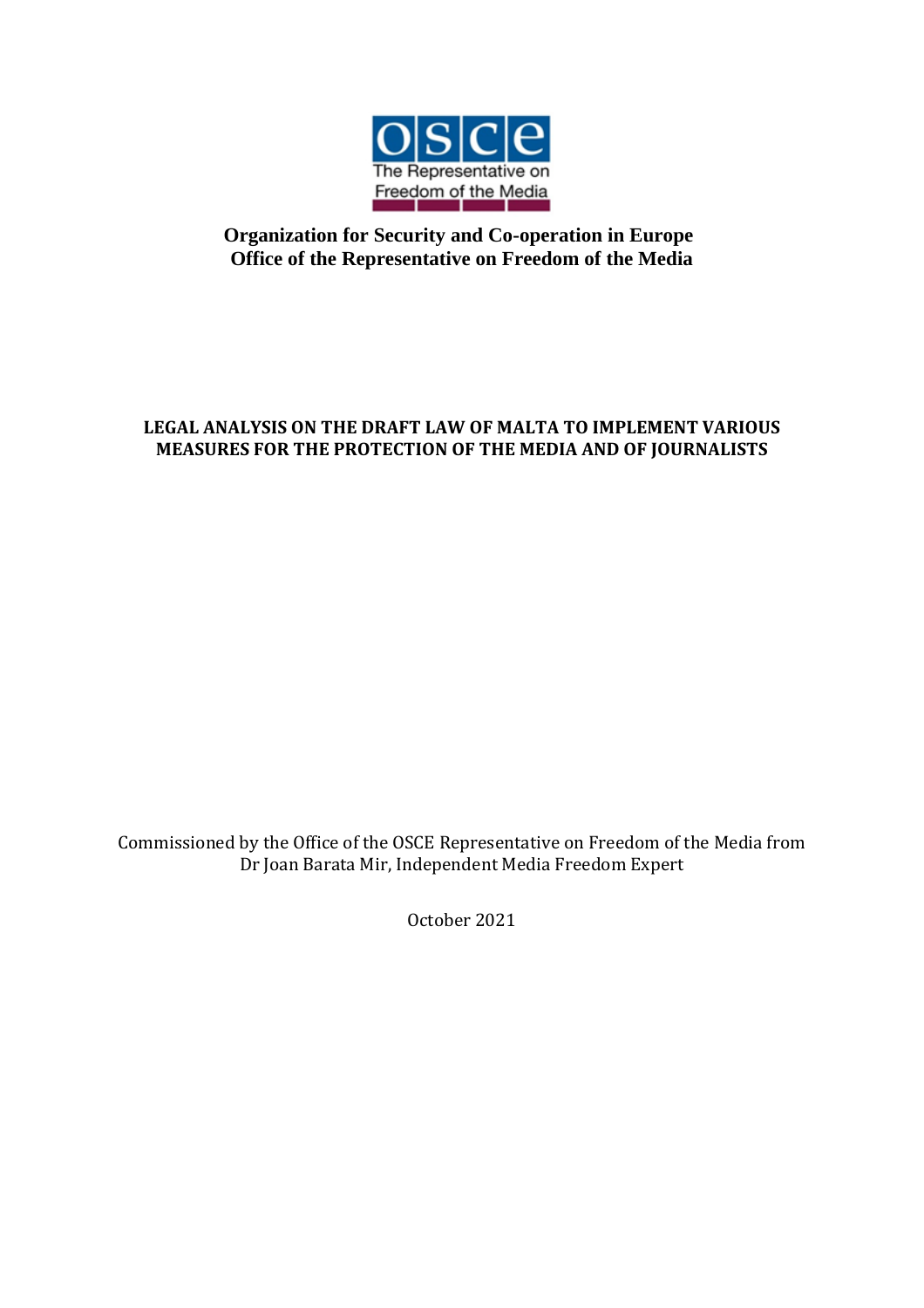# **Table of contents**

| Part I. International legal standards on Freedom of Expression and Freedom of                                                                        |
|------------------------------------------------------------------------------------------------------------------------------------------------------|
|                                                                                                                                                      |
|                                                                                                                                                      |
| Standards regarding strategic lawsuits against public participation (SLAPP)                                                                          |
| Standards regarding international private law matters: jurisdiction,<br>recognition, and enforcement of judgments, as well as national choice of law |
|                                                                                                                                                      |
|                                                                                                                                                      |
| Analysis of the provisions of the proposal in light of applicable international                                                                      |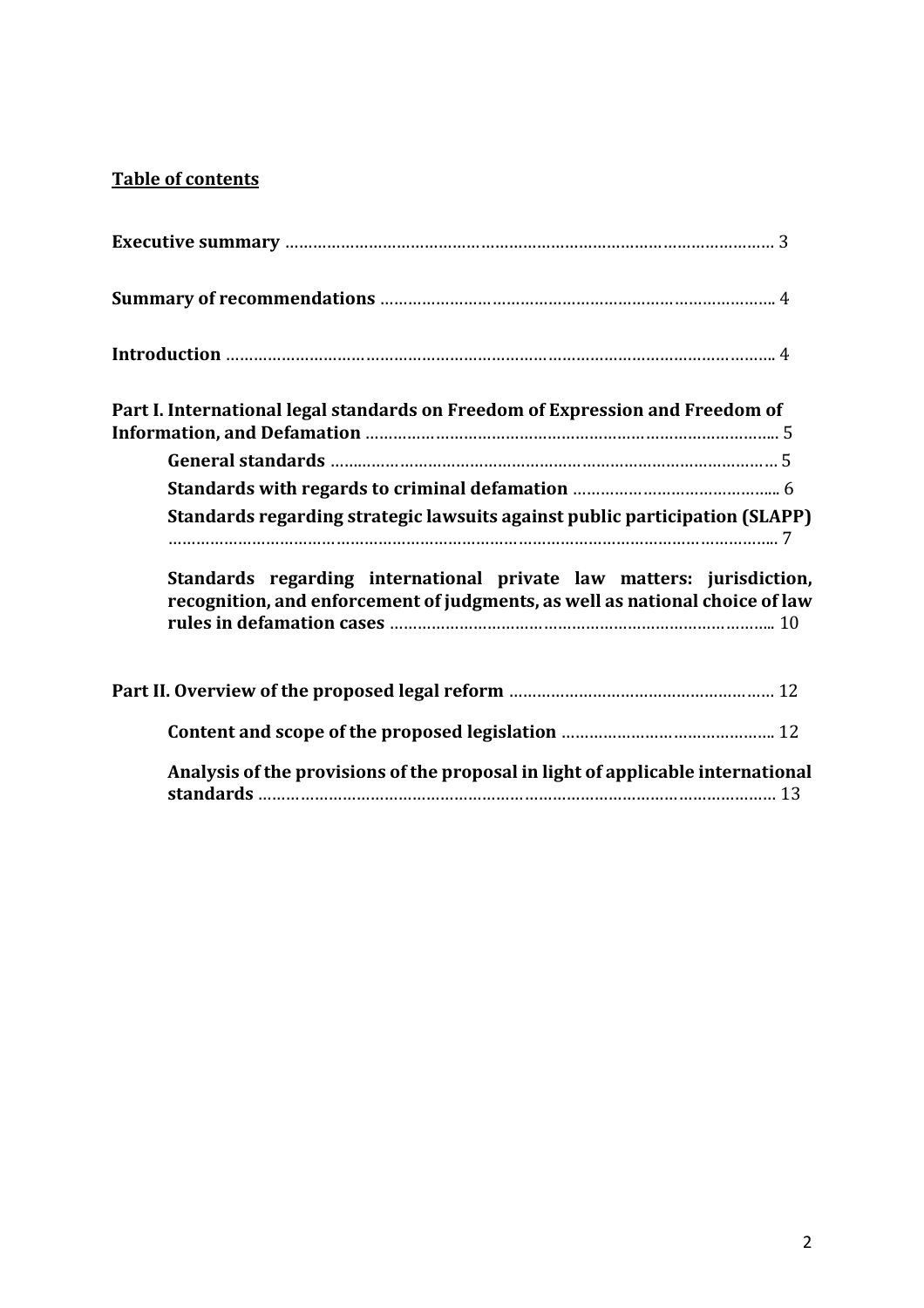### **Executive summary**

This Analysis examines the draft Bill of the Act "to implement various measures for the protection of the media and of journalists".

The proposed amendments include several different areas.

In cases where the author or the editor of an allegedly defamatory piece of content dies at a time when civil proceedings on the issue are pending or to be commenced, the competent court shall not award any damages against the heirs of the deceased author or editor and may also order the discontinuance of the proceedings. In cases where the media outlet "has a publisher other than the deceased author or editor", in which case the proceedings may be continued upon the request of the plaintiff against the said publisher instead of against the heirs.

In cases of so-called "libel tourism", recognition and enforcement of judgements from other countries in cases of libel or slander will only be enforceable to the amount in damages that a Maltese court would have decided, had the action been filed in Malta and decided against the author, editor, or publisher, without prejudice to the application of European Union law and of any treaty to which Malta is a party.

Benefits of legal aid are granted to defendants in actions on defamation under the Media and Defamation Act without the necessity to fulfil (and confirm under oath) a series of requirements. In causes for defamation filed in terms of the Media and Defamation Act the court fees are not payable upon the filing of any sworn reply or simple reply.

In cases of wilful criminal offences against a person (including bodily harm, and bodily harm from which death ensues), a new aggravating circumstance is added for cases where the victim "was a journalist and the offence was committed because of that person exercising or having exercised his functions."

It is recommended, regarding the liability of editors and publishers in cases of decease of the original author, the introduction of a safeguard in the sense that proceedings can only be pursued when legal liability can be properly and fairly established and determined in the absence of the said journalist. The law must indicate the dismissal of cases where only the (deceased) original author and/or editor (in case of decease of the latter as well) would have been able to provide the court with all the necessary elements for the adoption of their judgement, or, in other words, when the absence of some defendants makes it impossible for the remaining ones to exercise their right to a defence fully and fairly. In any case, the best option would be to circumscribe the liability of editors and publishers to cases where the decease of the journalist took place after the judgement was already adopted.

Provisions regarding the recognition and enforcement of foreign judgements in cases of defamation shall be eliminated and replaced by a comprehensive anti-SLAPP legal regime containing the provisions and safeguards already recommended by international organizations (particularly the Commissioner for Human Rights of the Council of Europe) as well as best international comparative practices. These provisions may also be complemented with the introduction, regarding the enforcement and recognition of foreign judgements, of a series of clear and certain rules simply precluding the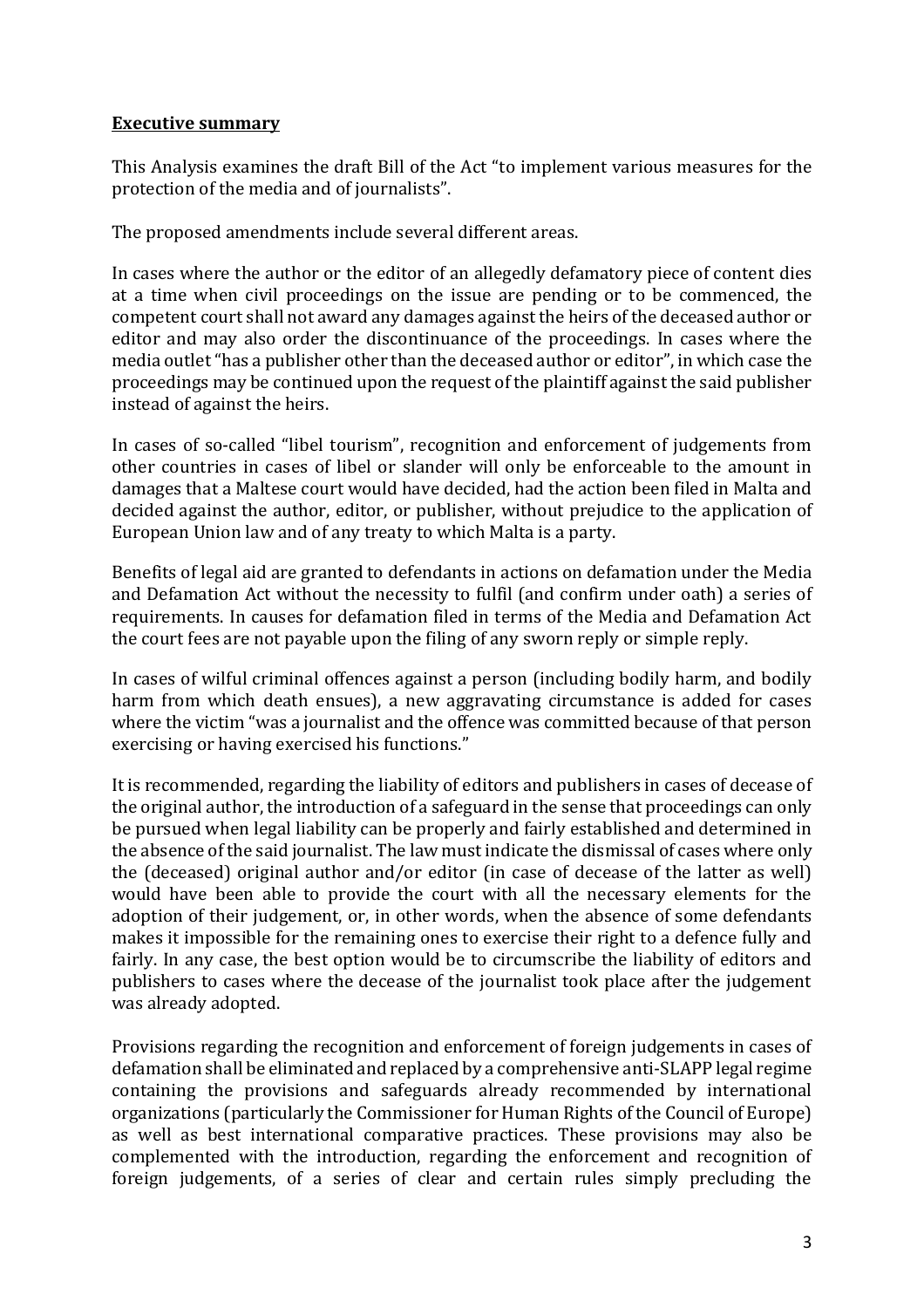implementation of decisions that would violate the right to freedom of expression as protected in the Maltese legal system, based also on clearly defined burdens of proof and cost allocations.

Provisions proposed in this area appear to facilitate the defence of journalists in defamation proceedings. They must be welcome.

Provisions aggravating the punishment of bodily harm criminal offences when the victim is a journalist may represent an improvement regarding the prevention and prosecution of physical attacks against journalists and must thus be welcome. However, it is also important to note that they only cover a very specific category of crimes. Protection of safety of journalists does not only require the proper prosecution and punishment of a variety of possible crimes, but also a more comprehensive approach to the problem. including the prevention, protection, and prosecution aspects.

#### **Summary of recommendations**

a) Regarding the liability of editors and publishers in cases of decease of the original author, a safeguard must be introduced to guarantee that proceedings can only be pursued when legal liability can be properly and fairly established and determined in the absence of the said journalist.

b) In any case, the best option would be to circumscribe the liability to editors and publishers to cases where the decease of the journalist took place after the judgement was already adopted.

c) Provisions regarding the recognition and enforcement of foreign judgements in cases of defamation shall be eliminated and replaced by a comprehensive anti-SLAPP legal regime containing the provisions and safeguards already recommended by international organizations.

d) Such provisions may also be complemented with the introduction of clear and certain rules precluding the implementation of foreign defamation judgements that violate the right to freedom of expression as protected in the Maltese legal system, based also on clearly defined burdens of proof and cost allocations.

e) Protection of safety of journalists does not only require the proper prosecution and punishment of a variety of possible crimes, but also a more comprehensive approach to this complex issue, including the prevention, protection, and prosecution aspects.

#### **Introduction**

The present analysis was prepared by Dr. Joan Barata Mir, independent media freedom expert, at the request of the Office of the OSCE Representative on Freedom of the Media.

This Analysis refers to the draft Bill of the Act "to implement various measures for the protection of the media and of journalists" of the Republic of Malta, which still needs to be discussed and approved in the Parliament.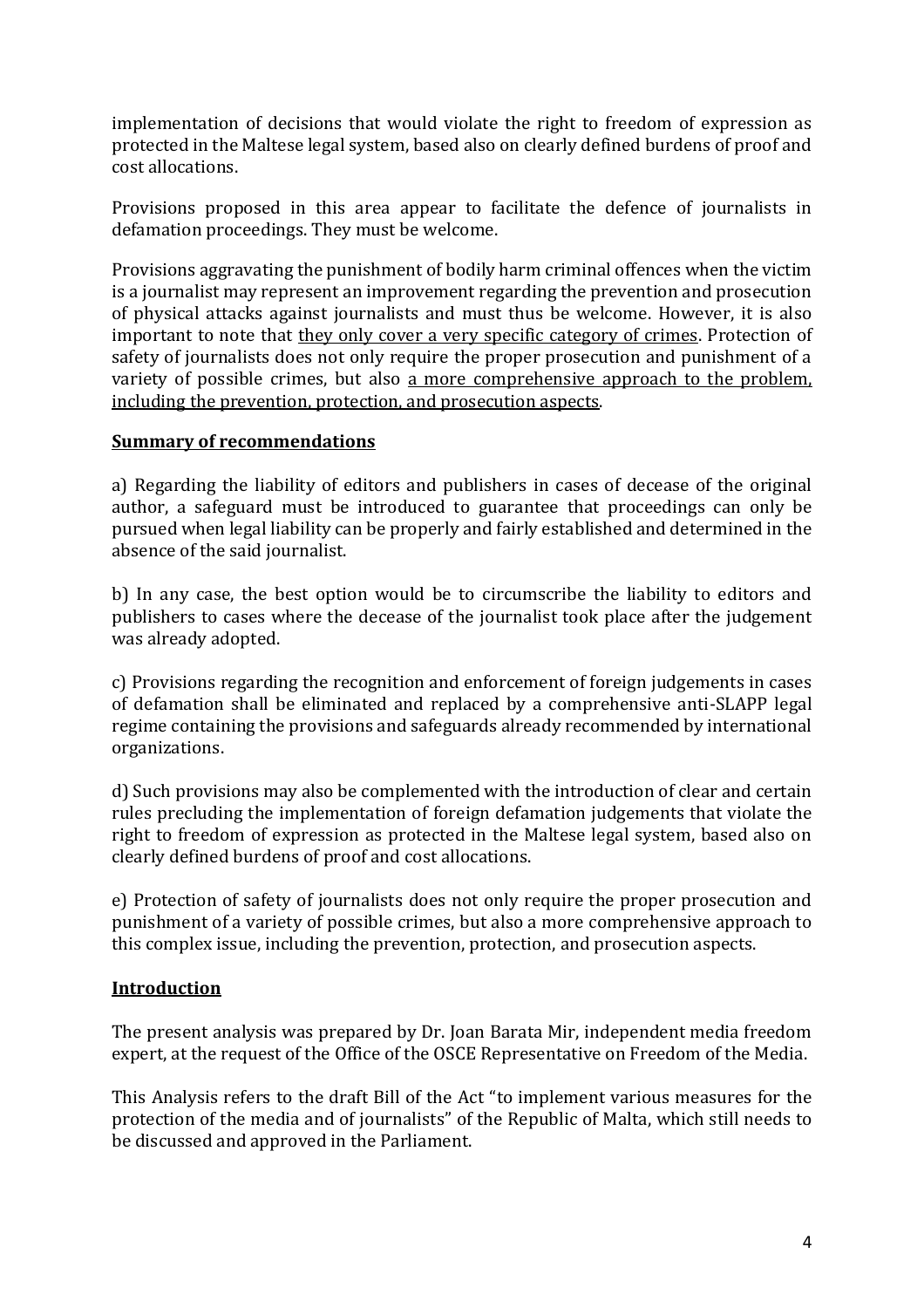The structure of the comment is guided by the tasks formulated by the Office of the OSCE Representative on Freedom of the Media. These tasks include comments on the current version of the draft law by comparing provisions against international media standards and OSCE commitments; indication of provisions which are incompatible with the principles of freedom of expression and media; and recommendations on how to bring the legislation in line with the above-mentioned standards.

The Analysis first outlines the general international standards on freedom of expression and freedom of information and then presents those particularly referring to libel and insult, SLAPPs, and relevant private international law provisions. These respective standards are referred to as defined in international human rights treaties and in other international instruments adopted by the United Nations, the OSCE, the European Union, and the Council of Europe. Part II includes an overview of the proposed legislation, particularly focusing on its compliance with international freedom of expression standards. The Analysis mentions the most important positive aspects of the draft law and elaborates on the drawbacks, with a view of formulating recommendations for the review.

### **Part I. International legal standards on Freedom of Expression and Freedom of Information, and Defamation**

### **General standards**

In Europe, freedom of expression and freedom of information are protected by article 10 of the European Convention on Human Rights (ECHR), which is the flagship treaty for the protection of human rights on the continent within the context of the Council of Europe (CoE). This article follows the wording and provisions included in article 19 of the International Covenant on Civil and Political Rights (ICCPR), and is essentially in line with the different constitutional and legal systems in Europe.

Article 10 reads as follows:

"1. Everyone has the right to freedom of expression. This right shall include freedom to hold opinions and to receive and impart information and ideas without interference by public authority and regardless of frontiers. This Article shall not prevent states from requiring the licensing of broadcasting, television or cinema enterprises.

2. The exercise of these freedoms, since it carries with it duties and responsibilities, may be subject to such formalities, conditions, restrictions or penalties as are prescribed by law and are necessary in a democratic society, in the interests of national security, territorial integrity or public safety, for the prevention of disorder or crime, for the protection of health or morals, for the protection of the reputation or rights of others, for preventing the disclosure of information received in confidence, or for maintaining the authority and impartiality of the judiciary."

Freedom of expression and freedom of information are essential human rights that protect individuals when holding opinions and receiving and imparting information and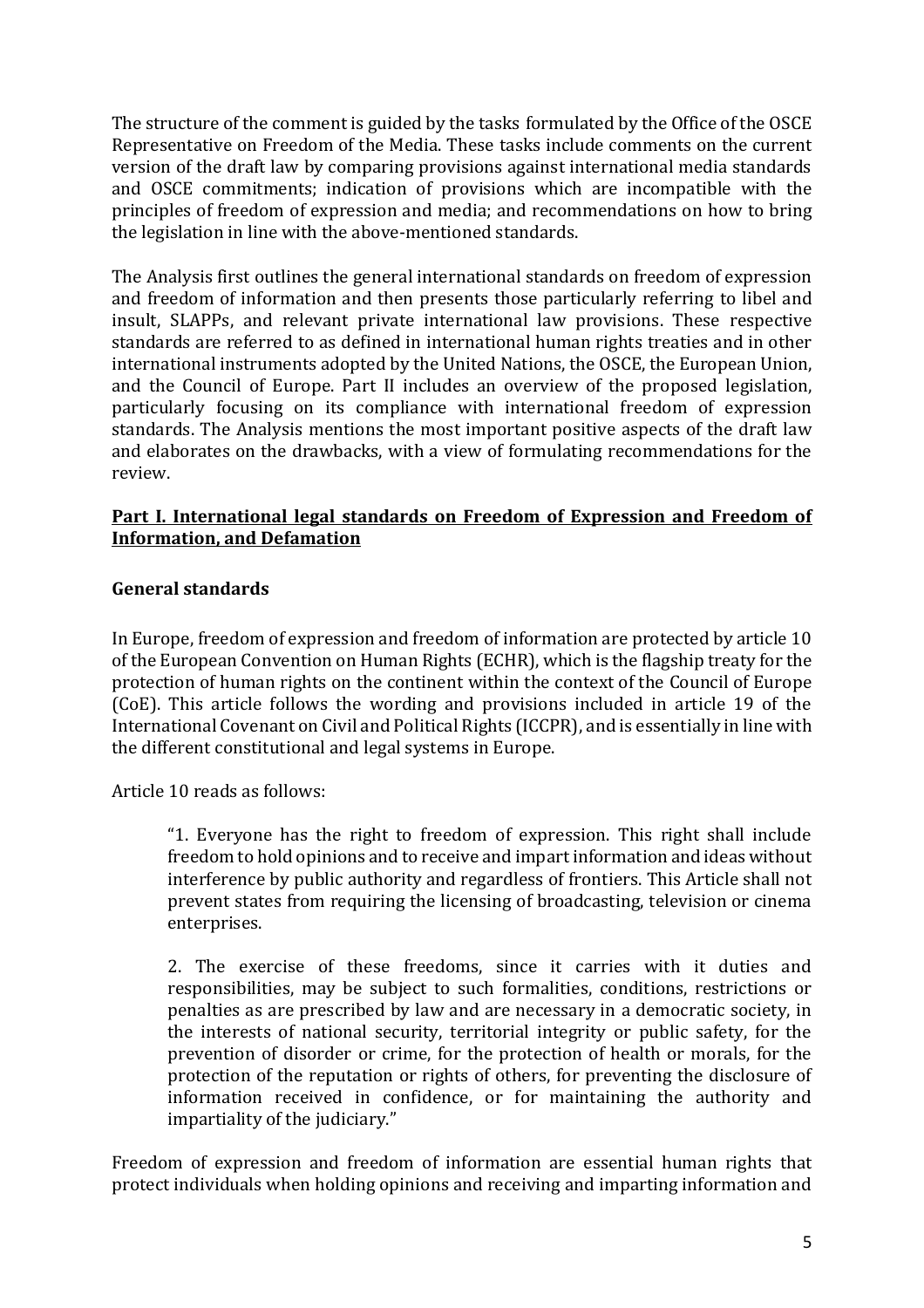ideas of all kinds. It also presents broader implications, as the exercise of such rights is directly connected with the aims and proper functioning of a pluralistic democracy1.

On the other hand, freedom of expression and freedom of information, as well as the other rights protected in the Convention, are not absolute and therefore may be subject to certain restrictions, conditions and limitations. However, article 10.2 ECHR clearly provides that such constraints are exceptional and must respect a series of requirements, known as the three-part test. This test requires that: 1) any interference must be provided by law, b) the interference must pursue a legitimate aim included in such provision, and 3) the restriction must be strictly needed, within the context of a democratic society, in order to adequately protect one of those aims, according to the idea of proportionality2.

At the OSCE level, there are political commitments in the area of freedom of expression and freedom of information that clearly refer to the international legal standards extant in this area. In particular, the Document of the Copenhagen Meeting of the Conference on the Human Dimension of the CSCE in 1990 proclaims the right to everyone to freedom of expression and states that:

"This right will include freedom to hold opinions and to receive and impart information and ideas without interference by public authority and regardless of frontiers. The exercise of this right may be subject only to such restrictions as are prescribed by law and are consistent with international standards"3.

Also, the OSCE Ministerial Council Decision 3/2018, adopted by the Ministerial Council in Milan on 7 December 2018, establishes the following:

"1. Fully implement all OSCE commitments and their international obligations related to freedom of expression and media freedom, including by respecting, promoting and protecting the freedom to seek, receive and impart information regardless of frontiers;

2. Bring their laws, policies and practices, pertaining to media freedom, fully in compliance with their international obligations and commitments and to review and, where necessary, repeal or amend them so that they do not limit the ability of journalists to perform their work independently and without undue interference (…)"4.

#### **Standards with regards to criminal defamation**

l

 $^1$  See the elaboration of such ideas by the European Court of Human Rights (ECtHR) in landmark decisions such as Lingens v. Austria, Application No. 9815/82, Judgment of 8 July 1986, and Handyside v. The United Kingdom, Application No. 543/72, Judgment of 7 December 1976.

<sup>&</sup>lt;sup>2</sup> See for example The Sunday Times v. UK, Application No. 6538/7426 Judgment of April 1979.

<sup>3</sup> This document is available online at[: http://www.osce.org/odihr/elections/14304.](http://www.osce.org/odihr/elections/14304) 

<sup>4</sup> Available online at[: https://www.osce.org/chairmanship/406538?download=true](https://www.osce.org/chairmanship/406538?download=true)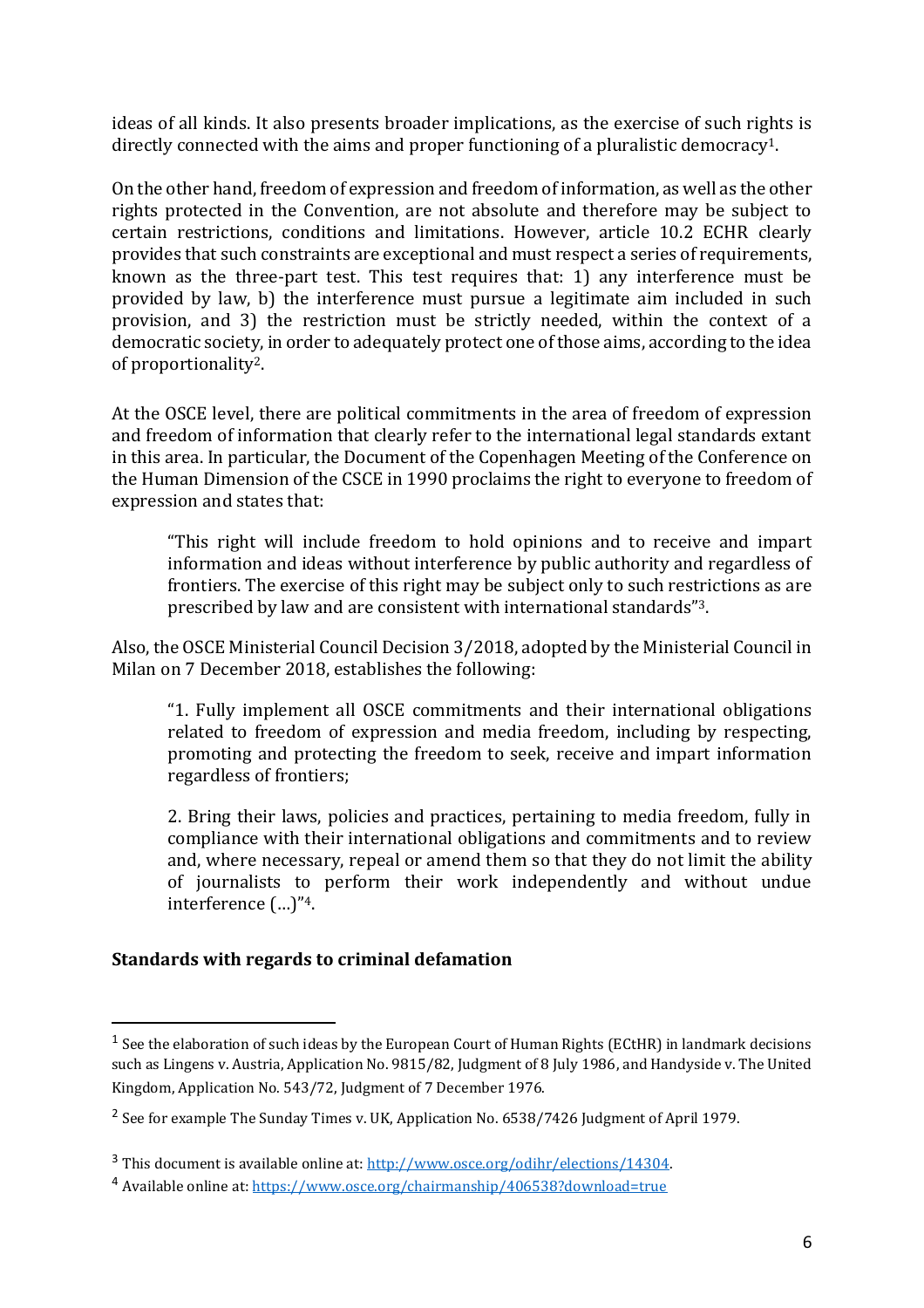The use of criminal law instruments to deal with attacks against the reputation of others raises important concerns in terms of proportionality and has been considered by international organizations and freedom of expression protection mechanisms as an excessive and inappropriate tool to protect such right. These organizations have also repeatedly warned about the chilling effect that the existence of such legal measures entails and advocate for the full decriminalization of speech offenses.

General Comment No. 34 concerning Article 19 of the International Covenant on Civil and Political Rights (ICCPR), adopted on 29 June 2011, by the UN Human Rights Committee<sup>5</sup>, clearly indicates the need for States to consider the de-criminalization of defamation and reminds that:

"(I)n any case, the application of the criminal law should only be countenanced in the most serious of cases and imprisonment is never an appropriate penalty".

Similarly, the international rapporteurs on freedom of expression, including the UN Rapporteur on Freedom of Expression and Freedom of Opinion, the OSCE Representative on Freedom of the Media, the OAS Special Rapporteur on Freedom of Expression and the African Commission on Human and Peoples' Rights Special Rapporteur on Freedom of Expression, have repeatedly underscored the need to abolish criminal defamation laws and replace them, when necessary, with appropriate civil laws<sup>6</sup>.

The Parliamentary Assembly of the OSCE has made similar calls to the participating States in repeated occasions7.

In the CoE, the Parliamentary Assembly adopted the Resolution 1577 (2007), which urged those member States that still provide prison sentences for defamation, albeit they are not actually imposed, to abolish them without delay8. With regards to the ECtHR, although it has never clearly called for a full decriminalization of defamation, it has always underscored that criminal sanctions, particularly imprisonment, deserve a very strict scrutiny with regards to its compatibility with article 10, and they are only acceptable in exceptional cases, notably hate speech or incitement to violence9. In more general terms, the Court has always warned that the imposition of disproportionate remedies in cases of defamation, either at the criminal or even at the civil level, will dissuade the press from taking part in the discussion of matters of legitimate public  $interest<sup>10</sup>$ .

 $\overline{a}$ 

<sup>5</sup> Available online at[: http://www2.ohchr.org/english/bodies/hrc/docs/GC34.pdf.](http://www2.ohchr.org/english/bodies/hrc/docs/GC34.pdf) 

<sup>&</sup>lt;sup>6</sup> See the Joint Declaration of 2002, available online at: [http://www.osce.org/fom/39838?download=true,](http://www.osce.org/fom/39838?download=true) and the Joint Declaration of 2010 on "Ten Key Challenges to Freedom of Expression in the Next Decade", available online at[: http://www.osce.org/fom/41439?download=true.](http://www.osce.org/fom/41439?download=true) 

<sup>7</sup> See for example the Resolution on Freedom of the Media included in the Declaration of the Annual Meeting of the Parliamentary Assembly in Paris in 2001, available online at: [http://www.oscepa.org/documents/all-documents/annual-sessions/2001-paris/declaration-14/214-](http://www.oscepa.org/documents/all-documents/annual-sessions/2001-paris/declaration-14/214-2001-paris-declaration-eng/file) [2001-paris-declaration-eng/file.](http://www.oscepa.org/documents/all-documents/annual-sessions/2001-paris/declaration-14/214-2001-paris-declaration-eng/file) 

<sup>8</sup> Available online at: [http://assembly.coe.int/nw/xml/XRef/Xref-XML2HTML-](http://assembly.coe.int/nw/xml/XRef/Xref-XML2HTML-EN.asp?fileid=17588&lang=en)[EN.asp?fileid=17588&lang=en.](http://assembly.coe.int/nw/xml/XRef/Xref-XML2HTML-EN.asp?fileid=17588&lang=en) 

<sup>9</sup> See Bladet Tromso and Stensaas v. Norway, Application No. 21980/93, Judgement of 20 May 1999. <sup>10</sup> See inter alia Cumpănă and Mazăre v. Romania, Application No. 33348/96, Judgement of 17 December 2004, and and Mahmudov, Agazade v. Azerbaijan, Application No. 35877/94, Judgement of 18 December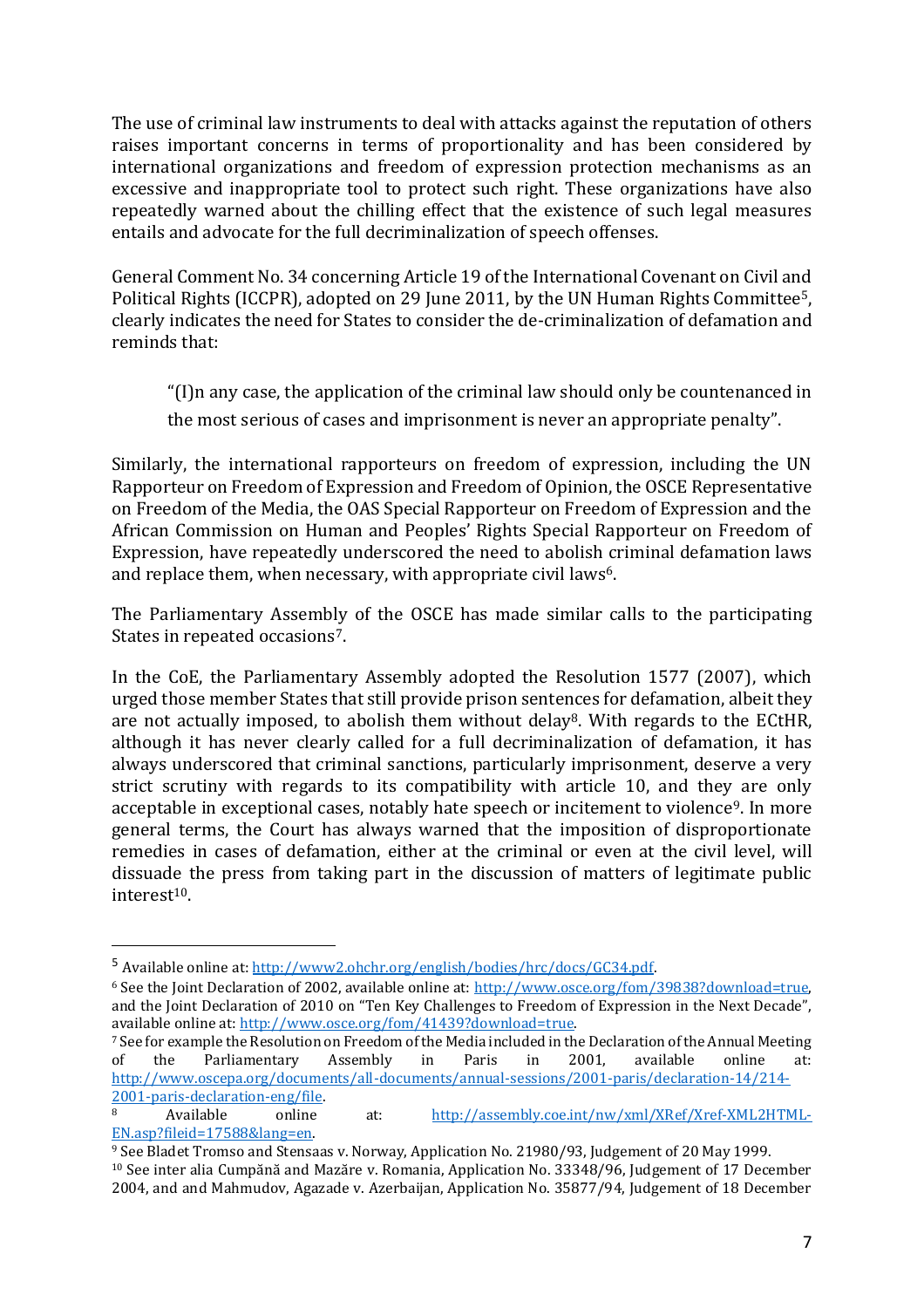### **Standards regarding strategic lawsuits against public participation (SLAPP)**

According to what has already been presented, States have a positive obligation to secure the enjoyment of the rights enshrined in Article 10 of the Convention. Not only must they refrain from any interference with the individual's freedom of expression, but they are also under a positive obligation to protect their right to freedom of expression from any infringement, including by private individuals.

The Recommendation CM/Rec (2018) 2 on the roles and responsibilities of internet intermediaries, adopted by the Committee of Ministers of the Council of Europe in March 201811, states that:

"State authorities should consider the adoption of appropriate legislation to prevent strategic lawsuits against public participation (SLAPP) or abusive and vexatious litigation against users, content providers and intermediaries which is intended to curtail the right to freedom of expression."

The 2012 Declaration of the Committee of Ministers on the Desirability of International Standards dealing with Forum Shopping in respect of Defamation, to ensure Freedom of Expression<sup>12</sup>, refers to "libel tourism" as a form of "forum shopping when a complainant files a complaint with the court thought most likely to provide a favourable judgment and where it is easy to sue, and the mere cost of the procedure could have a dissuasive effect on the defendant. The Declaration stresses the fact that:

"The risk of forum shopping in cases of defamation has been exacerbated as a consequence of increased globalisation and the persistent accessibility of content and archives on the Internet."

The Commissioner for Human Rights of the Council of Europe issued on 27 October 2020 the statement "Time to take action against SLAPPs" <sup>13</sup>. The statement warns against the increasing use of specious lawsuits to censor, harass and ultimately suppress the investigative work of journalists, activists, and advocacy groups<sup>14</sup>. According to the Commissioner, SLAPPs have several common features. Firstly, they are purely vexatious in nature. The aim is not to win the case but to divert time and energy, as a tactic to stifle legitimate criticism. Litigants are usually more interested in the litigation process itself than the outcome of the case. Secondly, there is a power imbalance between the plaintiff and the defendant. Private companies or powerful people usually target individuals,

 $\overline{a}$ 2008, and Independent Newspapers (Ireland) Limited v. Ireland, Application No. 28199/15, Judgement of 15 June 2017.

<sup>11</sup> Available online at:

[https://search.coe.int/cm/Pages/result\\_details.aspx?ObjectID=0900001680790e14](https://search.coe.int/cm/Pages/result_details.aspx?ObjectID=0900001680790e14)

<sup>12</sup> Available online at[: https://icjr.or.id/declaration-of-the-committee-of-ministers-on-the-desirability-of](https://icjr.or.id/declaration-of-the-committee-of-ministers-on-the-desirability-of-international-standards-dealing-with-forum-shopping-in-respect-of-defamation-)[international-standards-dealing-with-forum-shopping-in-respect-of-defamation-](https://icjr.or.id/declaration-of-the-committee-of-ministers-on-the-desirability-of-international-standards-dealing-with-forum-shopping-in-respect-of-defamation-)"libel-tourism"-to[ensure-freedom-of-ex/](https://icjr.or.id/declaration-of-the-committee-of-ministers-on-the-desirability-of-international-standards-dealing-with-forum-shopping-in-respect-of-defamation-)

<sup>13</sup> Available online at[: https://www.coe.int/en/web/commissioner/-/time-to-take-action-against-slapps](https://www.coe.int/en/web/commissioner/-/time-to-take-action-against-slapps) <sup>14</sup> See The Foreign Policy Centre, Justice for Journalists, *Unsafe for Scrutiny: Examining the pressures faced by journalists uncovering financial crime and corruption around the world*, November 2020, available online at:<https://fpc.org.uk/publications/unsafe-for-scrutiny/> and Greenpeace, *Sued into silence. How the rich and powerful use legal tactics to shut critics up*, July 2020, available online at: [https://www.greenpeace.org/eu-unit/issues/democracy-europe/4059/how-the-rich-and-powerful-use](https://www.greenpeace.org/eu-unit/issues/democracy-europe/4059/how-the-rich-and-powerful-use-legal-tactics-to-shut-critics-up/)[legal-tactics-to-shut-critics-up/](https://www.greenpeace.org/eu-unit/issues/democracy-europe/4059/how-the-rich-and-powerful-use-legal-tactics-to-shut-critics-up/)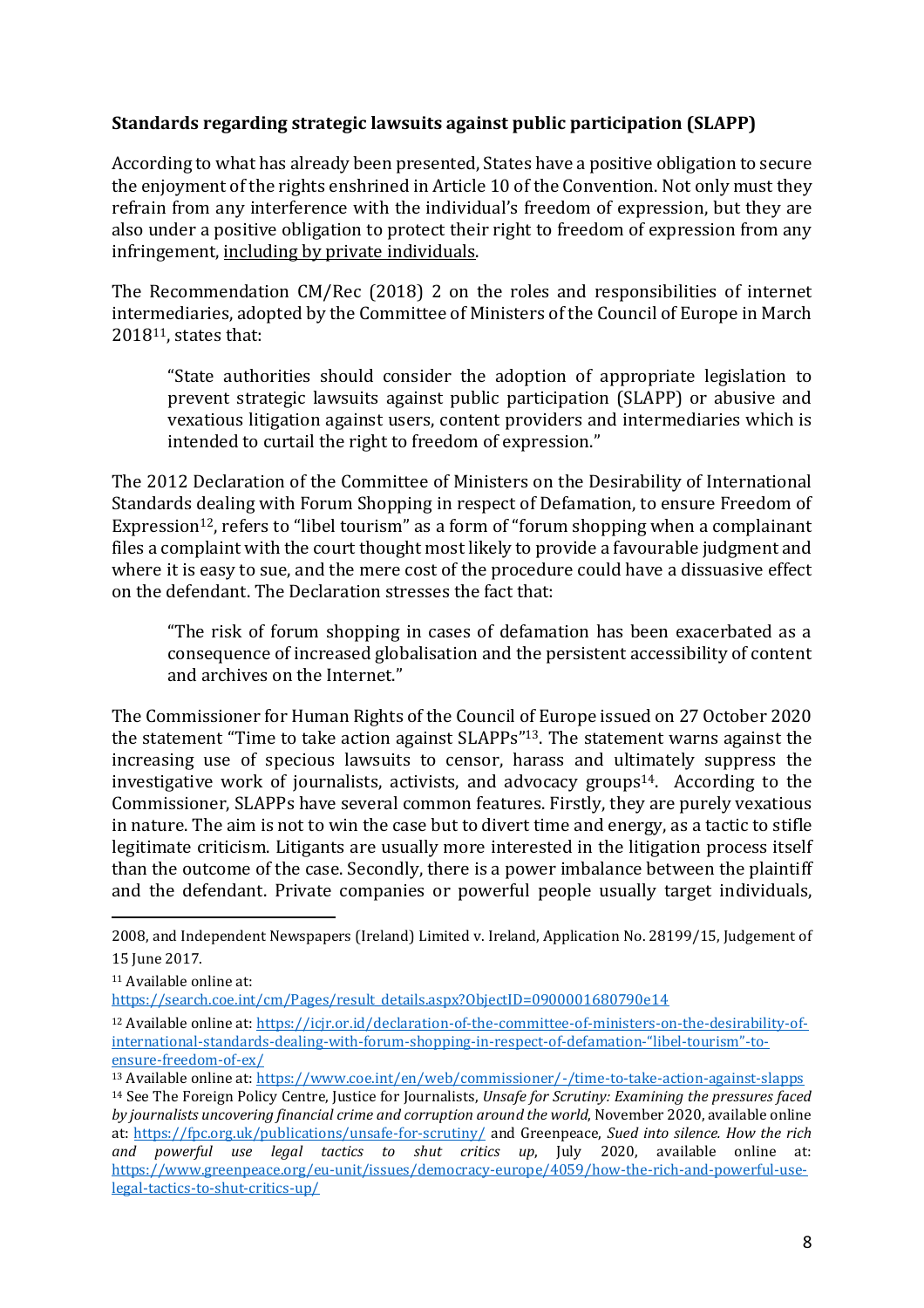alongside the organisations they belong to or work for, as an attempt to intimidate and silence critical voices, based purely on the financial strength of the complainant.

Therefore, to counter SLAPPs effectively, the Commissioner recommends a comprehensive response, based on a threefold approach:

"- preventing the filing of SLAPPs by allowing the early dismissal of such suits. This should go hand in hand with an awareness raising exercise among judges and prosecutors, and proper implementation of the case-law of the European Court of Human Rights on defamation.

- introducing measures to punish abuse, particularly by reversing the costs of proceedings.

- minimising the consequences of SLAPPs by giving practical support to those who are sued."

At the level of the European Union, so far, no member State has adopted any form of anti-SLAPP legislation (as opposed to relevant non-EU cases such as the United States, Canada and Australia). However, it is important to note that EU institutions are in the process of considering the elaboration of an anti-SLAPP Model directive, i.e., the framework for a robust legislative intervention with a view to stemming the flow of litigation aimed at suppressing public participation in matters of public interest 15.

On 25 November 2020, the European Parliament adopted a Resolution on strengthening media freedom: the protection of journalists in Europe, hate speech, disinformation, and the role of platforms16. By this means, the European Parliament condemns the use of SLAPP to silence or intimidate investigative journalists and outlets and create a climate of fear around their reporting of certain topics, and strongly reiterates its call on the Commission to come forward with a comprehensive proposal for a legislative act aiming to establish minimum standards against SLAPP practices across the EU and to propose an anti-SLAPP (strategic lawsuit against public participation) directive.

The legal reform will particularly be oriented at empowering national courts to expeditiously dismiss cases without harming potential claimants' legitimate rights to access courts. Legislation must therefore afford the claimant the opportunity to present legitimate claims to the court, and therefore satisfy the requirements of article 6 ECHR in terms of the right to a fair trial. Anti-SLAPP legislation would only dissuade the misuse of civil procedure in a manner which prevents respondents from articulating a defence in accordance with EU law and international human rights instruments.

In addition to the above, legislation would also need to cover issues related to jurisdiction, recognition, and enforcement of judgments within the Union, as well as the harmonisation of national choice of law rules in defamation cases. These two last very

 $\overline{a}$ 

[f](https://www.europarl.europa.eu/RegData/etudes/STUD/2021/694782/IPOL_STU(2021)694782_EN.pdf)

<sup>15</sup> See the study requested by the JURI Committee of the European Parliament on "The Use of SLAPPs to Silence Journalists, NGOs and Civil Society" (June 2021), available online at: [https://www.europarl.europa.eu/RegData/etudes/STUD/2021/694782/IPOL\\_STU\(2021\)694782\\_EN.pd](https://www.europarl.europa.eu/RegData/etudes/STUD/2021/694782/IPOL_STU(2021)694782_EN.pdf)

<sup>16</sup> Available online at[: https://www.europarl.europa.eu/doceo/document/TA-9-2020-0320\\_EN.html](https://www.europarl.europa.eu/doceo/document/TA-9-2020-0320_EN.html)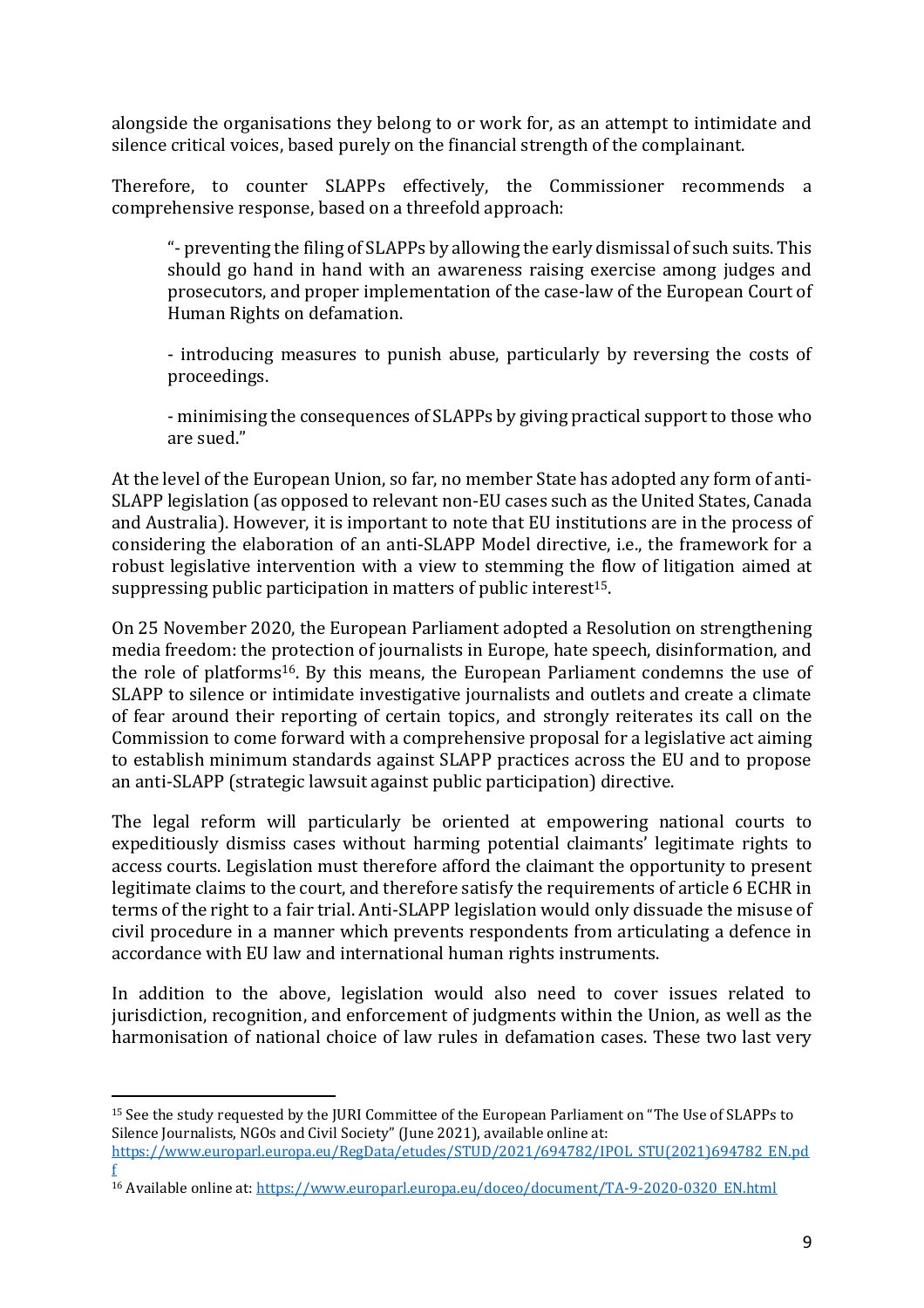important issues will be considered in the next section.

When it comes to the directive as such, it would allow member States to transpose legislation in a manner which best suits the civil procedure of each legal system. It should also enable member States to adopt higher standards of public participation and allows a degree of flexibility through practice and periodic revision. Considering international standards and best comparative practices, the norm is expected to cover the following areas:

- Early dismissal: courts should be empowered to ensure that SLAPPs are dismissed at the earliest possible phase of legal proceedings, provided that the respondent persuades the court that the matter falls within the scope of the relevant legislation.

- Deterrent measures: effective, proportionate, and dissuasive measures of penalty are imposed on the claimant, which may also bring an advantage to the party whom the claimant had wished to vex through litigation.

- Restriction of forum shopping: specific rules to deter litigation in third countries, as well as the extension of remedies available to deter domestic SLAPPs.

- Non-legislative measures: adequate training for judges and legal practitioners or the creation of a specific EU fund to provide support for the victims of SLAPPs.

### **Standards regarding international private law matters: jurisdiction, recognition, and enforcement of judgments, as well as national choice of law rules in defamation cases**

In order to provide a complete legal analysis of the draft legislation under consideration, it is also important to consider a series of international applicable legal principles and standards regarding jurisdiction, recognition, and enforcement of judgments, as well as national choice of law rules in defamation cases.

Regulation (EU) no 1215/2012 of the European Parliament and of the Council of 12 December 2012 on jurisdiction and the recognition and enforcement of judgments in civil and commercial matters (Brussels  $1a$ )<sup>17</sup>, states in Recital 16 that:

"In addition to the defendant's domicile, there should be alternative grounds of jurisdiction based on a close connection between the court and the action or in order to facilitate the sound administration of justice. The existence of a close connection should ensure legal certainty and avoid the possibility of the defendant being sued in a court of a Member State which he could not reasonably have foreseen. This is important, particularly in disputes concerning non-contractual obligations arising out of violations of privacy and rights relating to personality, including defamation."

In line with this, article 4.1 of the Regulation establishes the following:

"Subject to this Regulation, persons domiciled in a Member State shall, whatever

 $\overline{a}$ <sup>17</sup> (OJ L 351, 20.12.2012, p. 1)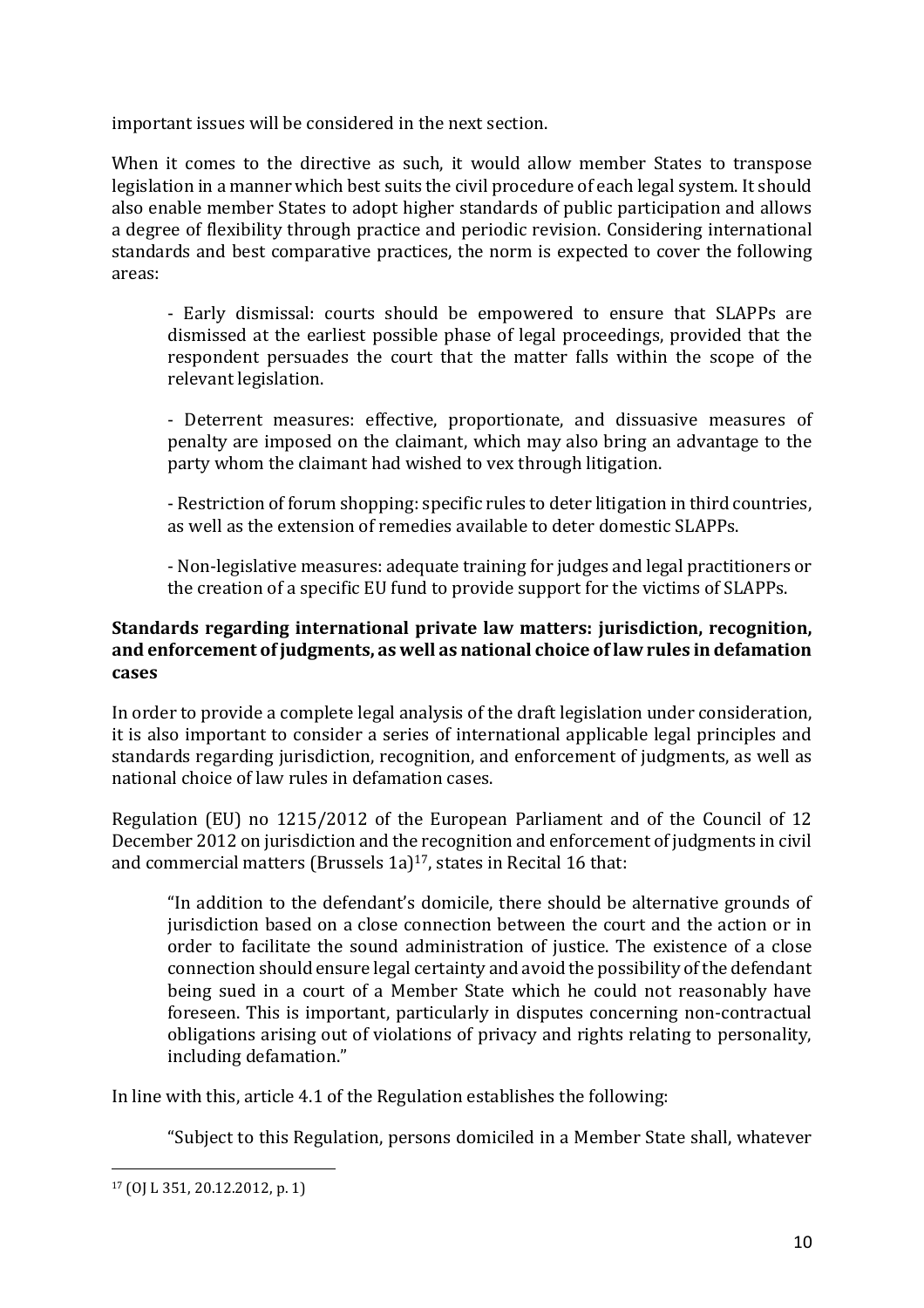their nationality, be sued in the courts of that Member State."

Exceptions to this general principle are enshrined in article 7. According to it, a person domiciled in a member State may be sued in another member State "in matters relating to tort, delict or quasi-delict, in the courts of the place where the harmful event occurred or may occur" (paragraph 2).

Regarding recognition of judgements, article 36.1 of the Regulation states the following:

"A judgment given in a Member State shall be recognised in the other Member States without any special procedure being required."

Regarding enforcement of judgements, articles 39 and 40 of the Regulation establish that:

"A judgment given in a Member State which is enforceable in that Member State shall be enforceable in the other Member States without any declaration of enforceability being required."

"An enforceable judgment shall carry with it by operation of law the power to proceed to any protective measures which exist under the law of the Member State addressed."

Last but not least, article 45.1 regulates the possible refusal of recognition and enforcement, based on the following provisions:

"1. On the application of any interested party, the recognition of a judgment shall be refused:

(a) if such recognition is manifestly contrary to public policy (ordre public) in the Member State addressed;

(b) where the judgment was given in default of appearance, if the defendant was not served with the document which instituted the proceedings or with an equivalent document in sufficient time and in such a way as to enable him to arrange for his defence, unless the defendant failed to commence proceedings to challenge the judgment when it was possible for him to do so;

(c) if the judgment is irreconcilable with a judgment given between the same parties in the Member State addressed;

(d) if the judgment is irreconcilable with an earlier judgment given in another Member State or in a third State involving the same cause of action and between the same parties, provided that the earlier judgment fulfils the conditions necessary for its recognition in the Member State addressed;

 $(...)$ "

Identical provisions are contained in the Convention on jurisdiction and the recognition and enforcement of judgments in civil and commercial matters of 30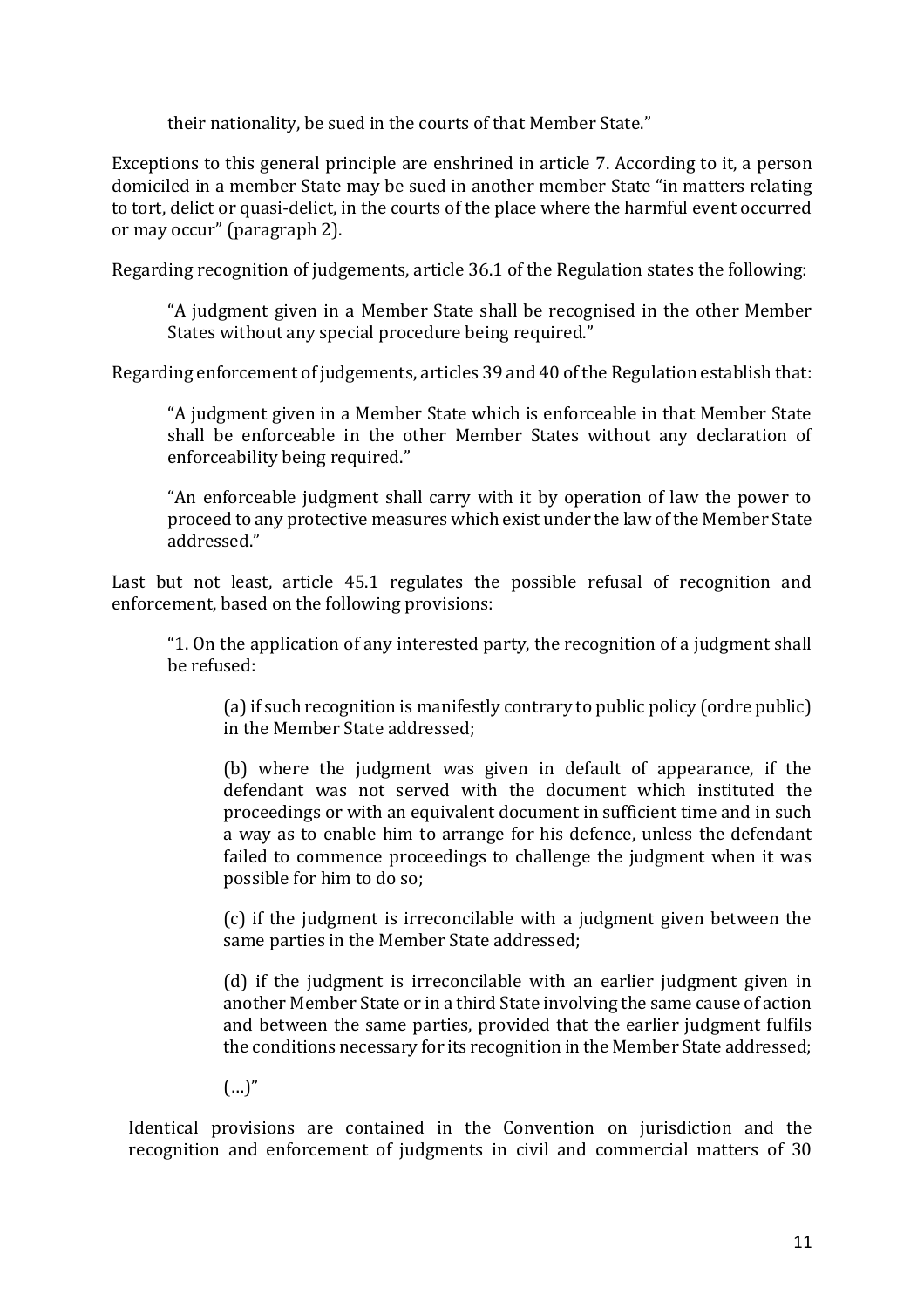October 2007<sup>18</sup> (Lugano Convention). The Lugano Convention is an international treaty negotiated by the EU on behalf of its member States (and by Denmark separately because it has an opt-out) with Iceland, Norway, and Switzerland, with the same object as the Regulation cited above. It is important to note that, after leaving the European Union, the United Kingdom has applied to accede to the Convention as an independent member. This would require the agreement of all signatories. However, EU institutions have recommended member States not to accept this accession.

Regulation (EU) no 864/2007 of the European Parliament and of the Council of 11 July 2007 on the law applicable to non-contractual obligations (Rome II)<sup>19</sup> was adopted to be applied in situations involving a conflict of laws regarding non-contractual obligations in civil and commercial matters. However, letter g) of paragraph 2 in article 1 particularly excludes from the scope of this norm "non-contractual obligations arising out of violations of privacy and rights relating to personality, including defamation."

Based on the above, the following main conclusions must be formulated:

a) Within the scope of the Regulation Brussels 1a and the Lugano Convention, the domicile of the defendant is not necessarily the only criterion in terms of jurisdiction in cases of defamation.

b) In the cases mentioned above, the legal criterion of "the place where the harmful event occurred or may occur" may open the door for a claimant in a defamation case to sue before the courts of the country where the latter is established, instead of the courts of the country where the defendant is domiciled. In particular, the way information is nowadays distributed and accessed online gives particularly flexibility in the interpretation of the notion of the "place of the actual causation of the damage". This can also open the door to fragmentation or the so-called "mosaic litigation" (the purported victim may sue in every State in which it is claimed that damage arose in respect of the damage arising in that State).

c) Possibilities for national courts to object the recognition or enforcement of a judgement from another EU member State or party to the Lugano Convention are extremely limited due to the exceptional nature of refusal causes according to the applicable provisions.

d) The EU does not count yet on a common legislation regarding non-contractual obligations arising out of violations of rights relating to personality, including defamation.

### **Part II. Overview of the proposed legal reform**

#### **Content and scope of the proposed legislation**

The draft legal text includes a series of amendments to the existing Media and Defamation Act, (article 3, and addition of a new article 24A of the principal Act), the Code of Organization and Civil Procedure (article 913 and Tariff A of Schedule A), as well as the

l

<sup>18</sup> (OJ L 339, 21.12.2007, p. 3)

<sup>19</sup> (OJ L 199. 31.07.2007, p. 40)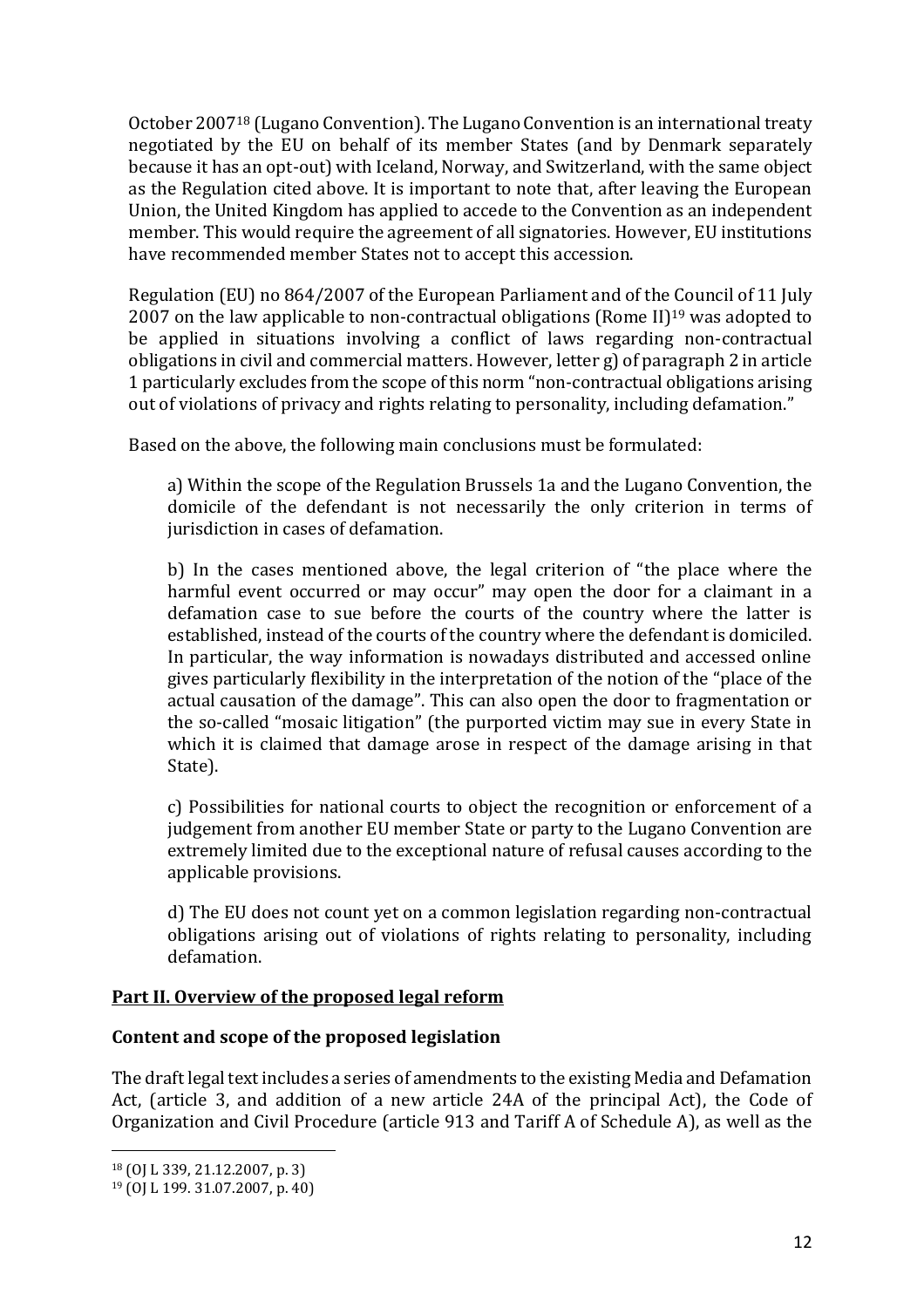Criminal Code (article 222).

The proposed amendments can be summarised as follows.

In cases where the author or the editor of an allegedly defamatory piece of content dies at a time when civil proceedings on the issue are pending or to be commenced, the competent court shall not award any damages against the heirs of the deceased author or editor and may also, upon a request of the heirs of the deceased, summarily order the discontinuance of the proceedings with regard to the merits of the case and to the payment of costs as the court may consider appropriate.

However, the provisions mentioned above will not be applied to cases where the media outlet "has a publisher other than the deceased author or editor", in which case the proceedings may be continued upon the request of the plaintiff against the said publisher instead of against the heirs.

Recognition and enforcement of judgements from other countries in cases of libel or slander will only be enforceable to the amount in damages that a Maltese court would have decided, had the action been filed in Malta and decided against the author, editor, or publisher. These provisions are applicable to cases where the court determines that legal action giving rise to the judgment was substantially based on claims related to Malta, the lawsuit could have been filed in Malta and was probably not so filed as part of a strategy intended to place an unwarranted financial burden on the defendant, as well as to limit the execution of such judgment. It is important to note that this legal provision is applicable without prejudice to "the application of European Union law and of any treaty to which Malta is a party".

Benefits of legal aid are granted to defendants in actions on defamation under the Media and Defamation Act without the necessity to fulfil (and confirm under oath) a series of requirements, including "that he believes that he has reasonable grounds for taking or defending, continuing or being a party to proceedings", as well as that he/she is not in possession of certain wealth, income or properties.

In causes for defamation filed in terms of the Media and Defamation Act the court fees are not payable upon the filing of any sworn reply or simple reply. They will be collected in accordance with the judgment of the court upon the termination of the cause.

In cases of wilful criminal offences against a person (including bodily harm, and bodily harm from which death ensues), a new aggravating circumstance is added for cases where the victim "was a journalist and the offence was committed because of that person exercising or having exercised his functions."

### **Analysis of the provisions of the proposal in light of applicable international standards**

### *Civil proceedings against deceased authors (journalists) and editors*

The proposed legislation aims at introducing, as it has already been shown, important restrictions regarding the commencing or the pursuing of legal proceedings in alleged cases of defamation when authors (journalists) and editors are already deceased. The provisions also give courts the power to continue the proceedings against publishers.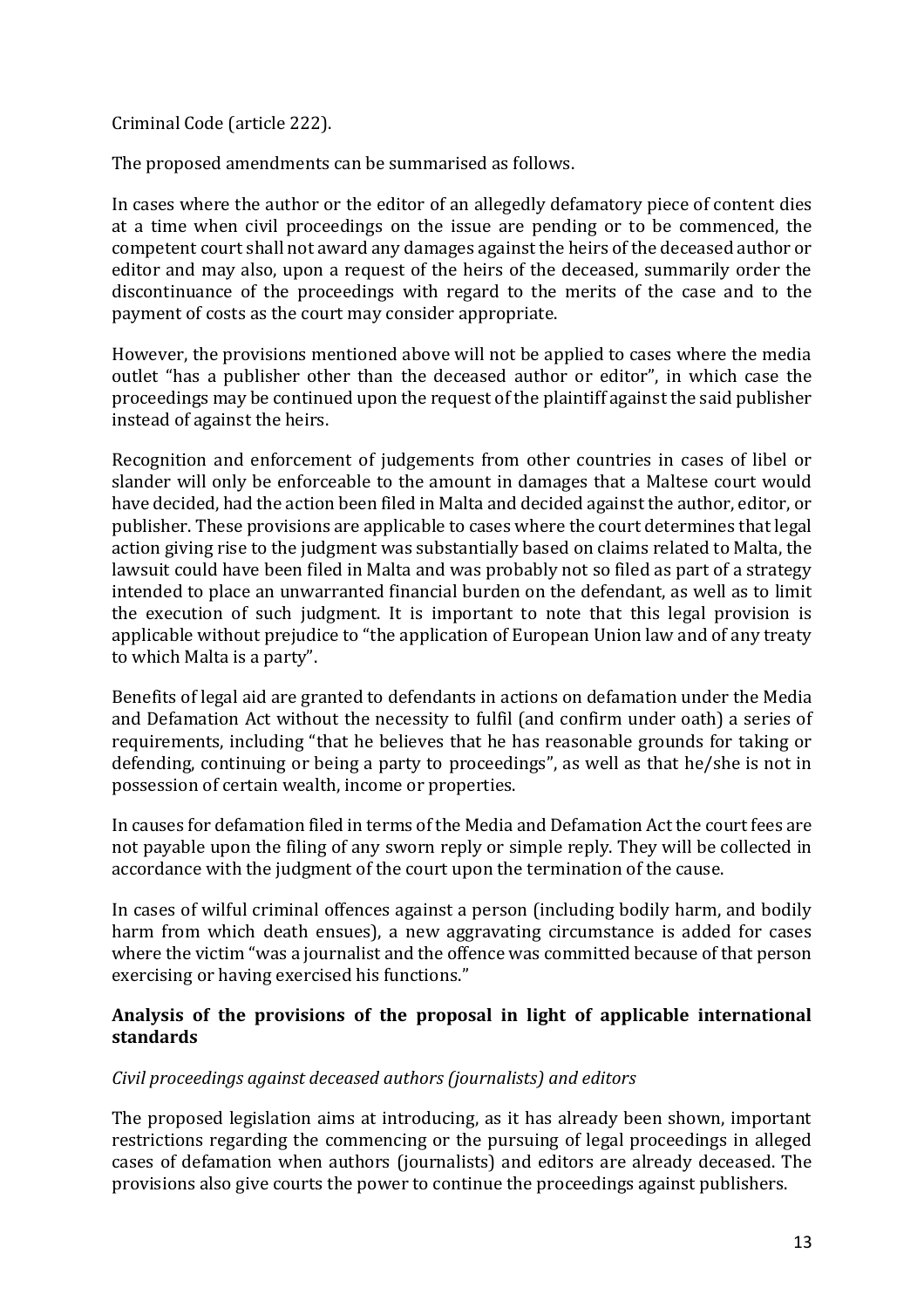The fact that civil defamation legal proceedings cannot be commenced of pursued when the original author of the content in question and the editor are already deceased needs to be welcome. Human rights including the right to freedom of expression and freedom of information are directly connected to the personality of their holders and thus they should be considered extinct upon their death. This shall also apply to responsibilities connected to the exercise of such rights, including civil liability.

This being said, it is necessary to recommend, regarding the liability of editors and publishers in cases of decease of the original author, the introduction of a safeguard in the sense that proceedings can only be pursued when legal liability can be properly and fairly established and determined in the absence of the said journalist.

Liability in defamation cases is decided by courts based on the assessment of the content itself, but also after pondering the defences that the defendants may use in their favour (truth, honest opinion, public interest, etc.). Therefore, the law must indicate the dismissal of cases where only the (deceased) original author and/or editor (in case of decease of the latter as well) would have been able to provide the court with all the necessary elements for the adoption of their judgement, or, in other words, when the absence of some defendants makes it impossible for the remaining ones to exercise their right to a defence fully and fairly.

In any case, the best option would be to circumscribe the liability of editors and publishers only to cases where the decease of the journalist took place after the judgement was already adopted.

### *Recognition and enforcement of defamation judgements from third countries*

A relevant provision included in the proposed amendments establishes a series of parameters regarding the recognition and enforcement in Malta of judgements from third countries in cases of defamation. This provision is particularly problematic based on the following considerations:

a) Recognition and enforcement of judgements from courts in EU member States and signatories of the Lugano Convention are not covered by this provision. In such cases, the already mentioned rules and principles established by these instruments will fully apply. This is, in any case, the meaning of the initial paragraph "(w)ithout prejudice to the application of European Union law and of any treaty to which Malta is a party".

b) Despite the reference to the fact that "the action giving rise to the judgment was substantially based on claims related to Malta, that the action could have been filed in Malta and was probably not so filed as part of a strategy intended to place an unwarranted financial burden on the defendant, limit the execution of such judgment" (sic), it is important to underscore that the analysed provisions do not establish an actual and comprehensive anti-SLAPP regime, as they are exclusively focused on the recognition and enforcement of defamation judgements already adopted in third countries, according to their own and respective legislation.

c) The presence of the circumstances mentioned in the paragraph above does not per se preclude the recognition or enforcement of judgements from third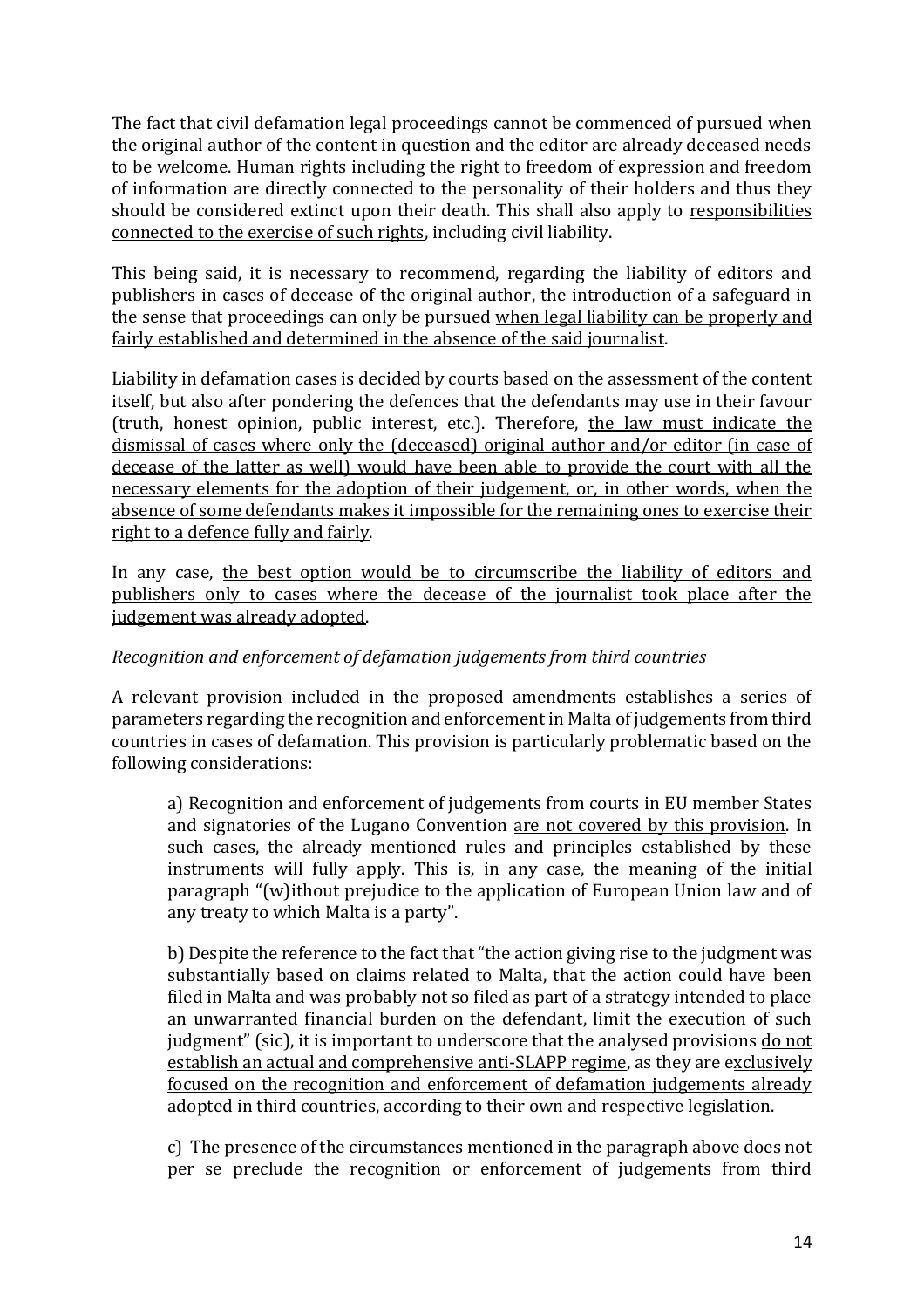countries. Such judgements will be enforceable "to such amount which the Court considers would be due in damages and, or costs under this Act had the action been filed in Malta and decided against the author, editor or publisher" (sic).

d) The provision mentioned in the previous paragraph implies, on the one hand, that Maltese courts would apparently accept the assessment of facts and liabilities made by foreign courts on the basis of their own national legislation although, on the other hand, the former will still be able to "adapt" original damage compensations to the amount resulting to the application of Maltese legal criteria to the case. The provision does not clarify whether this will represent re-opening the case and giving the defendant the opportunity to defend his/her case before the Maltese courts based on Maltese legislation, or the court will just decide *inaudita parte* with regards to the amount of the compensation without further analysis or consideration. In the case of the latter, how will the Maltese court establish such determination without a proper and fair analysis of the case and particularly without considering the arguments of the claimants and defences of the defendants in light of Maltese law?

This proposal is based on confusing and vague criteria, thus leaving to courts the possibility to embrace different and contradictory interpretations. In addition to this, the provisions included in the proposal may represent an additional burden for the defendants, since besides the need to defend their case before the courts of a foreign country, they may also (and must) intervene before Maltese courts with regards to the imposition of the damage compensation. This very complicated process may also violate the basic principle of *res iudicata*, since the relevant and substantial aspects of one single case will be the object of legal proceedings and decided by two different courts in two different countries.

Based on all the previous considerations, it is recommended that this provision is eliminated and replaced by a comprehensive anti-SLAPP legal regime containing the provisions and safeguards already recommended by international organizations (particularly the Commissioner for Human Rights of the Council of Europe) as well as best international comparative practices. It is also recommended to consider the reports and recommendations already under consideration by the EU institutions in this field. In any case, it is important to underscore the fact that the adoption of such provisions does not require to wait for the adoption of a directive in question.

These provisions may also be complemented with the introduction, regarding the enforcement and recognition of foreign judgements, of a series of clear and certain rules simply precluding the implementation of decisions that violate the right to freedom of expression as protected in the Maltese legal system, based also on clearly defined burdens of proof and cost allocations. The model of the Securing the Protection of our Enduring and Established Constitutional Heritage (SPEECH) Law<sup>20</sup> in the United States may provide guidance (at least when it comes to certain aspects) in this field.

#### *Benefits of legal aid and court fees*

Provisions proposed in this area appear to facilitate the defence of journalists in

 $\overline{a}$ <sup>20</sup> <https://www.govinfo.gov/app/details/PLAW-111publ223/summary>